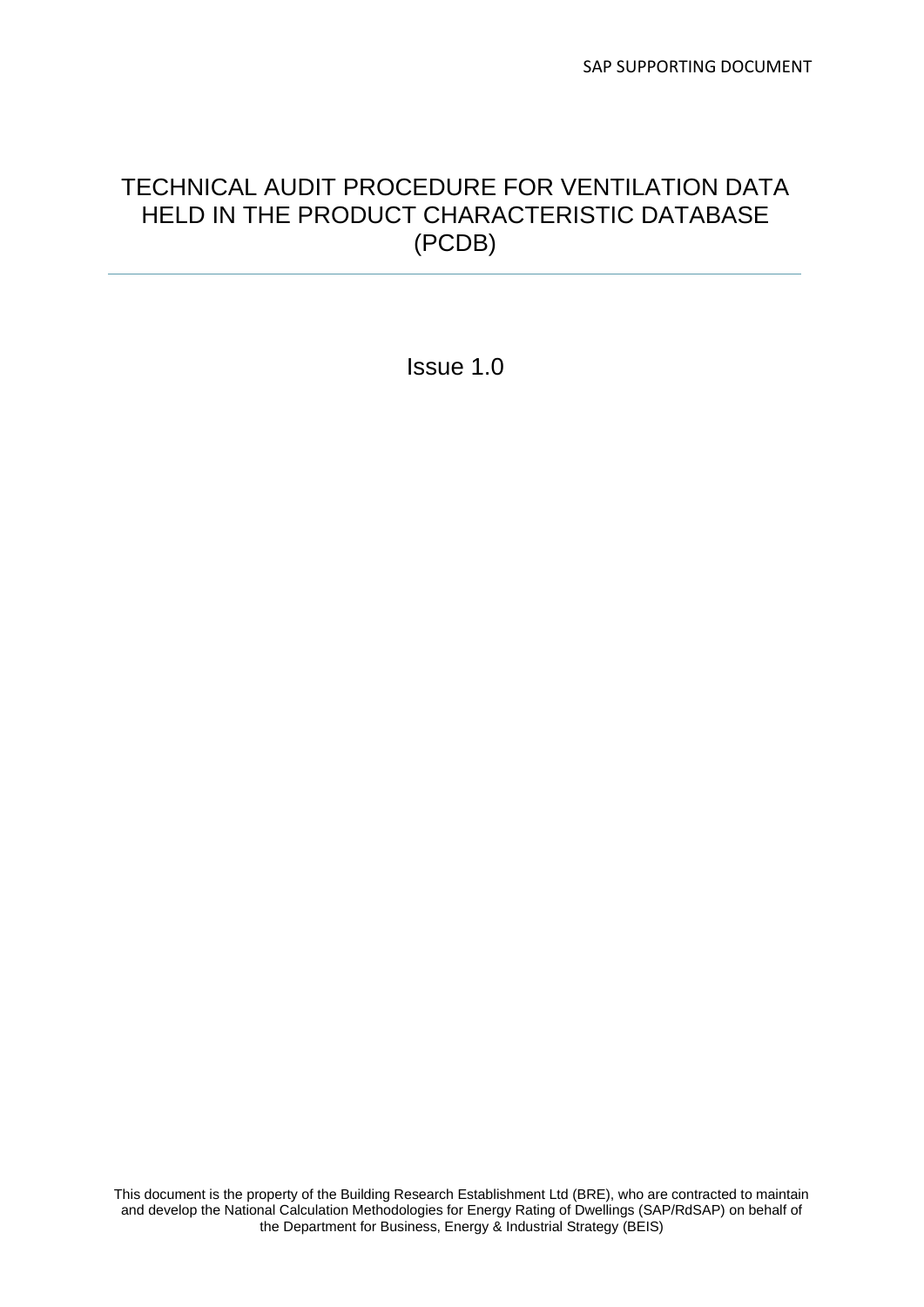### **DOCUMENT REVISIONS**

Documents will be revised by issue of updated editions or amendments. Revised documents will be posted on the website at [www.ncm](http://www.ncm-pcdb.org.uk/sap)[pcdb.org.uk/sap.](http://www.ncm-pcdb.org.uk/sap)

Technical or other changes which affect product recognition requirements (for example) will result in a new issue. Minor or administrative changes (e.g. corrections of spelling and typographical errors, changes to address and copyright details, the addition of notes for clarification etc.) may be made as amendments.

The issue number will be given in decimal format with the integer part giving the issue number and the fractional part giving the number of amendments (e.g. Issue 3.2 indicates that the document is at Issue 3 with 2 amendments).

Users of this document should ensure that they possess the latest issue.

### **DOCUMENT REVISION LOG**

| DATE             | <b>VERSION NO.</b> | <b>AMENDMENT DETAILS</b> | <b>APPROVED BY</b> |
|------------------|--------------------|--------------------------|--------------------|
| 29/03/2022   1.0 |                    | First issue              | <b>MS</b>          |
|                  |                    |                          |                    |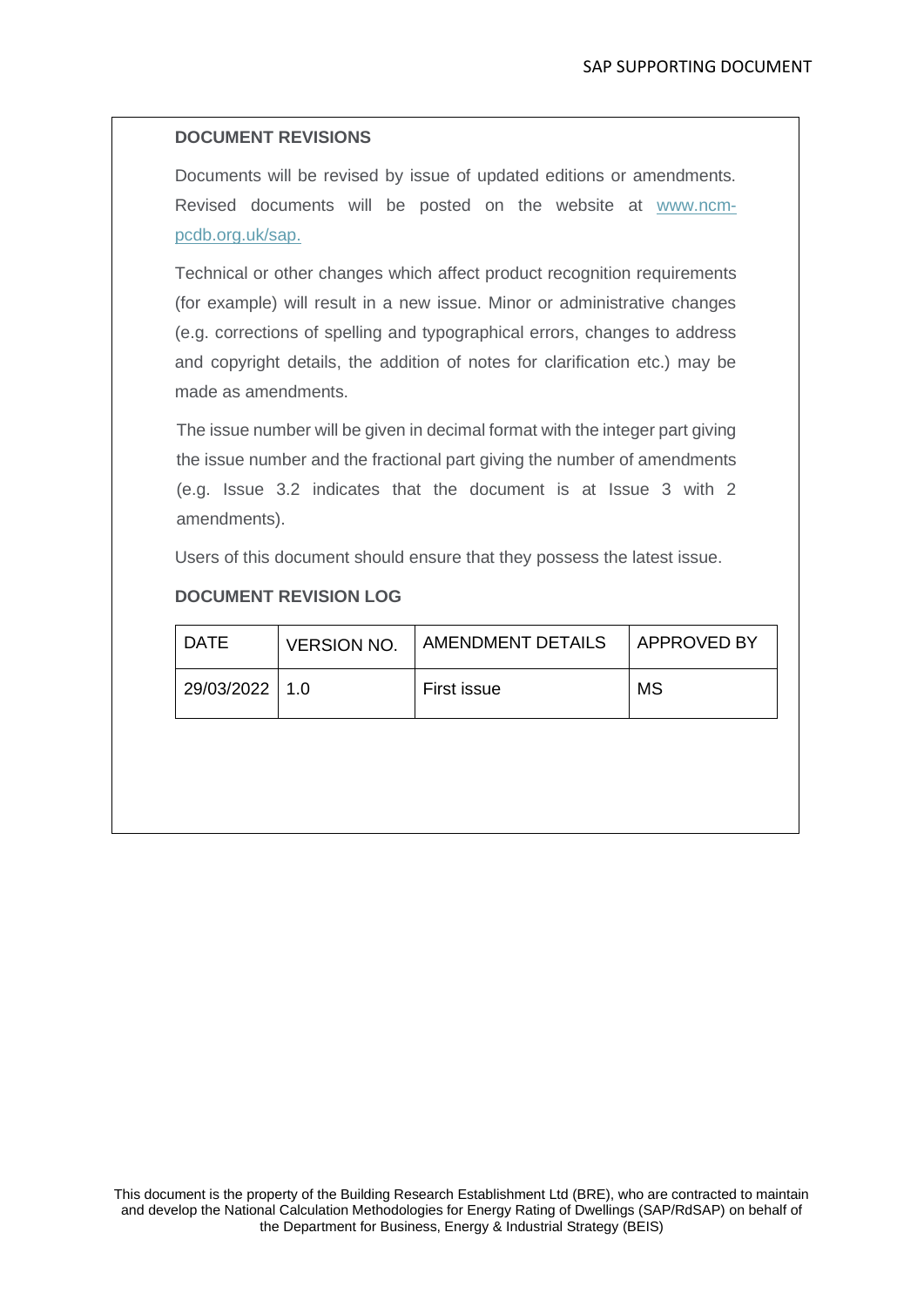# TABLE OF CONTENTS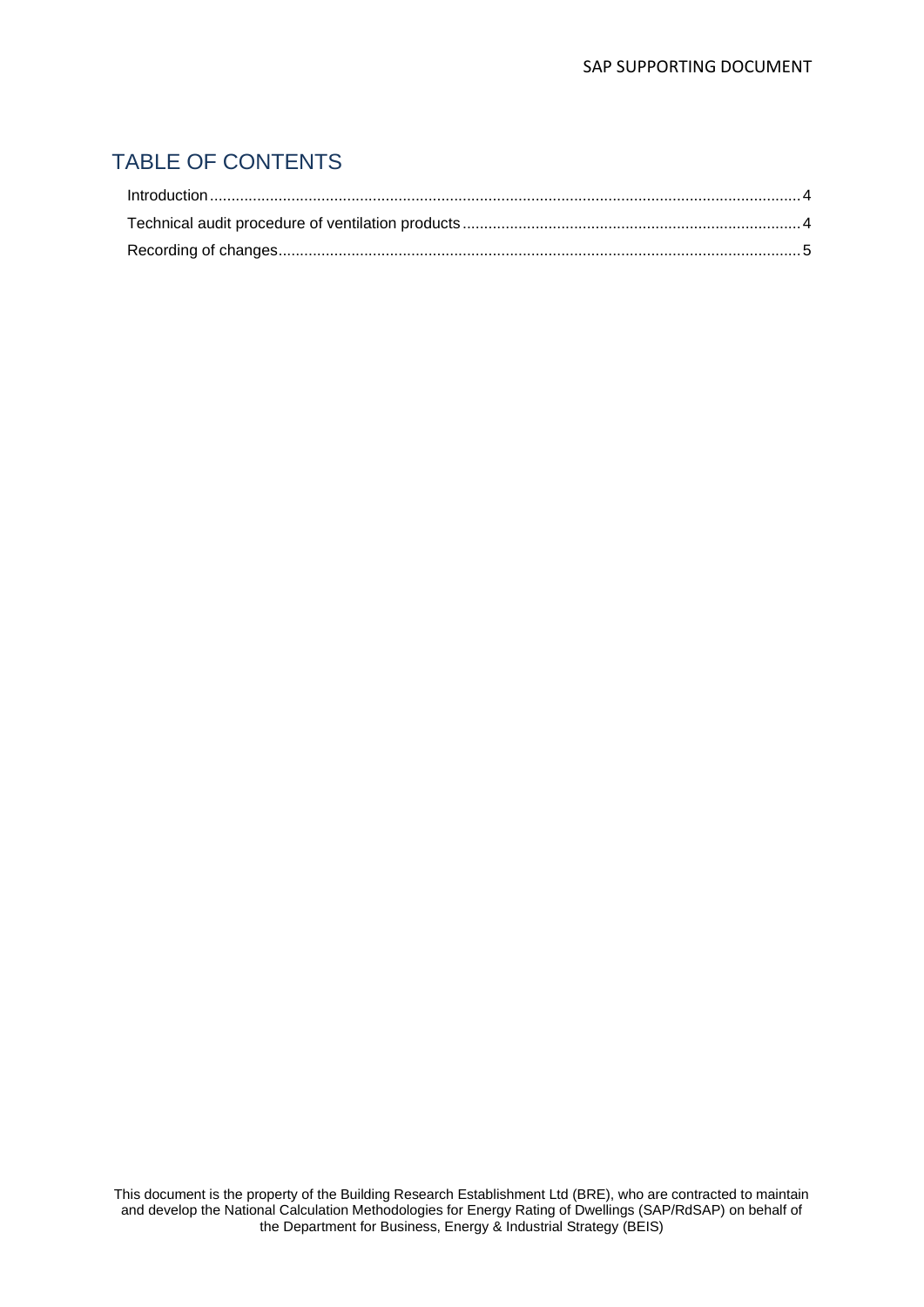#### <span id="page-3-0"></span>**Introduction**

BRE was informed by ventilation product manufacturers that as result of a combination of the COVID-19 pandemic and other geopolitical problems they were experiencing significant supply chain disruption. This has resulted in them needing to swap-out unavailable components at very short notice and use alternatives that were still available on the market.

When listing the product, the manufacturer agreed to BRE's terms and conditions<sup>1</sup>. These state that "*the manufacturer or supplier of the product undertakes not to make any alteration to the product affecting its energy performance while continuing to supply it under the same unique name."* In the case of ventilation products this means any change to the thermal or aerodynamic performance must result in the product being retested and then relisted.

BRE understand that the current situation was a totally unforeseen circumstance and has meant that to maintain production, manufacturers have had to modify the components of products. To avoid manufacturers always needing to retest and relist following every modification, BRE has developed a procedure setting out the need for in-house and third-party testing.

# <span id="page-3-1"></span>Technical audit procedure of ventilation products

BRE will conduct an initial review when manufacturers inform BRE that a product needs to be modified. Depending on the modification, BRE will advise if the manufacturer or a third party should conduct the testing. Table 1 shows examples of modifications and the retesting requirements.

| <b>Modification</b>                                        | <b>Retesting requirement</b>                                                                                                                                                      |  |
|------------------------------------------------------------|-----------------------------------------------------------------------------------------------------------------------------------------------------------------------------------|--|
| Fan                                                        | Must be retested by a third party                                                                                                                                                 |  |
| Heat exchanger                                             | Must be retested by a third party                                                                                                                                                 |  |
| Internal seal materials or similar                         | Manufacturer must inform BRE with details of the changes<br>proposed. BRE may require testing by a third party                                                                    |  |
| (PCB),<br>Printed Circuit Board<br>controls, sensors, etc. | Manufacturer may test to determine the difference in electrical<br>power and inform BRE of changes. If the change is very<br>significant BRE may require testing by a third party |  |
| Filter material                                            | No retesting required                                                                                                                                                             |  |
| Wiring                                                     | No retesting required                                                                                                                                                             |  |

#### *Table 1 Retesting requirements for Ventilation products in the PCDB*

Products that are retested and fall within the variation in Table 2 can be modified without relisting the product in the PCDB. The changes will need to be recorded in the application as shown in Figure 1.

If there is sufficiently robust evidence that the modification has improved the products performance to that listed currently in the PCDB, the manufacturer may continue to use the current data without needing to relist the product.

If test data performs worse than the current PCDB listing when allowing for the applicable tolerance in Table 2, the product will need to be relisted separately in the PCDB.

<sup>1</sup> See Terms & Conditions at:<https://www.ncm-pcdb.org.uk/sap/page.jsp?id=10>

This document is the property of the Building Research Establishment Ltd (BRE), who are contracted to maintain and develop the National Calculation Methodologies for Energy Rating of Dwellings (SAP/RdSAP) on behalf of the Department for Business, Energy & Industrial Strategy (BEIS)